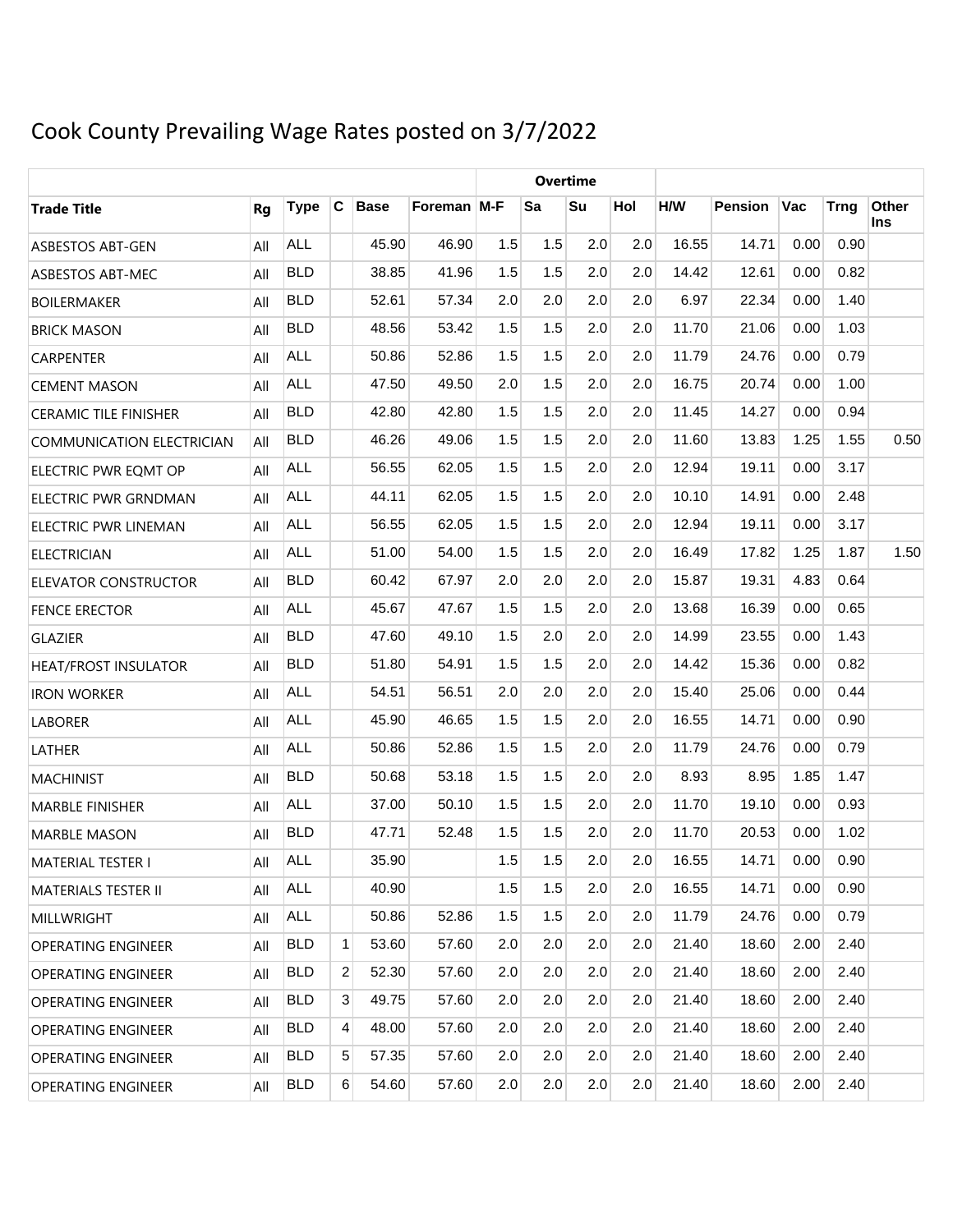| <b>OPERATING ENGINEER</b>    | All | <b>BLD</b> | 7              | 56.60 | 57.60 | 2.0 | 2.0 | 2.0 | 2.0 | 21.40 | 18.60 | 2.00 | 2.40 |
|------------------------------|-----|------------|----------------|-------|-------|-----|-----|-----|-----|-------|-------|------|------|
| OPERATING ENGINEER           | All | <b>FLT</b> | $\mathbf{1}$   | 59.35 | 59.35 | 1.5 | 1.5 | 2.0 | 2.0 | 20.90 | 17.85 | 2.00 | 2.15 |
| <b>OPERATING ENGINEER</b>    | All | <b>FLT</b> | $\overline{2}$ | 57.85 | 59.35 | 1.5 | 1.5 | 2.0 | 2.0 | 20.90 | 17.85 | 2.00 | 2.15 |
| OPERATING ENGINEER           | All | <b>FLT</b> | 3              | 51.50 | 59.35 | 1.5 | 1.5 | 2.0 | 2.0 | 20.90 | 17.85 | 2.00 | 2.15 |
| <b>OPERATING ENGINEER</b>    | All | <b>FLT</b> | 4              | 42.80 | 59.35 | 1.5 | 1.5 | 2.0 | 2.0 | 20.90 | 17.85 | 2.00 | 2.15 |
| <b>OPERATING ENGINEER</b>    | All | <b>FLT</b> | 5              | 60.85 | 59.35 | 1.5 | 1.5 | 2.0 | 2.0 | 20.90 | 17.85 | 2.00 | 2.15 |
| <b>OPERATING ENGINEER</b>    | All | <b>FLT</b> | 6              | 41.00 | 59.35 | 1.5 | 1.5 | 2.0 | 2.0 | 20.90 | 17.85 | 2.00 | 2.15 |
| <b>OPERATING ENGINEER</b>    | All | <b>HWY</b> | $\mathbf{1}$   | 51.80 | 55.80 | 1.5 | 1.5 | 2.0 | 2.0 | 21.40 | 18.60 | 2.00 | 2.40 |
| <b>OPERATING ENGINEER</b>    | All | <b>HWY</b> | 2              | 51.25 | 55.80 | 1.5 | 1.5 | 2.0 | 2.0 | 21.40 | 18.60 | 2.00 | 2.40 |
| <b>OPERATING ENGINEER</b>    | All | <b>HWY</b> | 3              | 49.20 | 55.80 | 1.5 | 1.5 | 2.0 | 2.0 | 21.40 | 18.60 | 2.00 | 2.40 |
| <b>OPERATING ENGINEER</b>    | All | <b>HWY</b> | $\overline{4}$ | 47.80 | 55.80 | 1.5 | 1.5 | 2.0 | 2.0 | 21.40 | 18.60 | 2.00 | 2.40 |
| <b>OPERATING ENGINEER</b>    | All | <b>HWY</b> | 5              | 46.60 | 55.80 | 1.5 | 1.5 | 2.0 | 2.0 | 21.40 | 18.60 | 2.00 | 2.40 |
| <b>OPERATING ENGINEER</b>    | All | <b>HWY</b> | 6              | 54.80 | 55.80 | 1.5 | 1.5 | 2.0 | 2.0 | 21.40 | 18.60 | 2.00 | 2.40 |
| <b>OPERATING ENGINEER</b>    | All | <b>HWY</b> | $\overline{7}$ | 52.80 | 55.80 | 1.5 | 1.5 | 2.0 | 2.0 | 21.40 | 18.60 | 2.00 | 2.40 |
| ORNAMENTAL IRON WORKER       | All | <b>ALL</b> |                | 52.13 | 54.63 | 2.0 | 2.0 | 2.0 | 2.0 | 14.23 | 23.99 | 0.00 | 1.25 |
| <b>PAINTER</b>               | All | <b>ALL</b> |                | 49.30 | 55.46 | 1.5 | 1.5 | 1.5 | 2.0 | 13.01 | 14.74 | 0.00 | 1.87 |
| <b>PAINTER - SIGNS</b>       | All | <b>BLD</b> |                | 40.74 | 45.75 | 1.5 | 1.5 | 2.0 | 2.0 | 3.04  | 3.90  | 0.00 | 0.00 |
| PILEDRIVER                   | All | <b>ALL</b> |                | 50.86 | 52.86 | 1.5 | 1.5 | 2.0 | 2.0 | 11.79 | 24.76 | 0.00 | 0.79 |
| <b>PIPEFITTER</b>            | All | <b>BLD</b> |                | 52.00 | 55.00 | 1.5 | 1.5 | 2.0 | 2.0 | 11.60 | 21.85 | 0.00 | 2.92 |
| PLASTERER                    | All | <b>BLD</b> |                | 45.50 | 48.23 | 1.5 | 1.5 | 2.0 | 2.0 | 16.75 | 19.04 | 0.00 | 1.25 |
| <b>PLUMBER</b>               | All | <b>BLD</b> |                | 52.80 | 55.95 | 1.5 | 1.5 | 2.0 | 2.0 | 16.45 | 16.75 | 0.00 | 1.47 |
| <b>ROOFER</b>                | All | <b>BLD</b> |                | 46.70 | 50.70 | 1.5 | 1.5 | 2.0 | 2.0 | 11.58 | 14.56 | 0.00 | 0.96 |
| SHEETMETAL WORKER            | All | <b>BLD</b> |                | 47.50 | 51.30 | 1.5 | 1.5 | 2.0 | 2.0 | 12.90 | 27.64 | 0.00 | 0.95 |
| <b>SIGN HANGER</b>           | All | <b>BLD</b> |                | 34.07 | 36.80 | 1.5 | 1.5 | 2.0 | 2.0 | 6.45  | 4.30  | 0.00 | 0.00 |
| <b>SPRINKLER FITTER</b>      | All | <b>BLD</b> |                | 52.25 | 55.00 | 1.5 | 1.5 | 2.0 | 2.0 | 14.20 | 18.60 | 0.00 | 0.75 |
| STEEL ERECTOR                | All | ALL        |                | 54.51 | 56.51 | 2.0 | 2.0 | 2.0 | 2.0 | 15.40 | 25.06 | 0.00 | 0.44 |
| <b>STONE MASON</b>           | All | <b>BLD</b> |                | 48.56 | 53.42 | 1.5 | 1.5 | 2.0 | 2.0 | 11.70 | 21.06 | 0.00 | 1.03 |
| <b>TERRAZZO FINISHER</b>     | All | <b>BLD</b> |                | 44.54 | 44.54 | 1.5 | 1.5 | 2.0 | 2.0 | 11.45 | 16.64 | 0.00 | 0.97 |
| <b>TERRAZZO MASON</b>        | All | <b>BLD</b> |                | 48.38 | 51.88 | 1.5 | 1.5 | 2.0 | 2.0 | 11.45 | 18.10 | 0.00 | 1.00 |
| <b>TILE MASON</b>            | All | <b>BLD</b> |                | 49.75 | 53.75 | 1.5 | 1.5 | 2.0 | 2.0 | 11.45 | 17.98 | 0.00 | 1.02 |
| <b>TRAFFIC SAFETY WORKER</b> | All | <b>HWY</b> |                | 38.50 | 40.10 | 1.5 | 1.5 | 2.0 | 2.0 | 8.90  | 8.90  | 0.00 | 0.90 |
| TRUCK DRIVER                 | E.  | ALL        | $\mathbf{1}$   | 39.25 | 39.90 | 1.5 | 1.5 | 2.0 | 2.0 | 11.40 | 14.70 | 0.00 | 0.15 |
| TRUCK DRIVER                 | E.  | <b>ALL</b> | 2              | 39.50 | 39.90 | 1.5 | 1.5 | 2.0 | 2.0 | 11.40 | 14.70 | 0.00 | 0.15 |
| TRUCK DRIVER                 | E.  | <b>ALL</b> | 3              | 39.70 | 39.90 | 1.5 | 1.5 | 2.0 | 2.0 | 11.40 | 14.70 | 0.00 | 0.15 |
| TRUCK DRIVER                 | E.  | <b>ALL</b> | 4              | 39.90 | 39.90 | 1.5 | 1.5 | 2.0 | 2.0 | 11.40 | 14.70 | 0.00 | 0.15 |
| TRUCK DRIVER                 | W   | ALL        | $\mathbf{1}$   | 39.88 | 40.43 | 1.5 | 1.5 | 2.0 | 2.0 | 10.20 | 13.86 | 0.00 | 0.15 |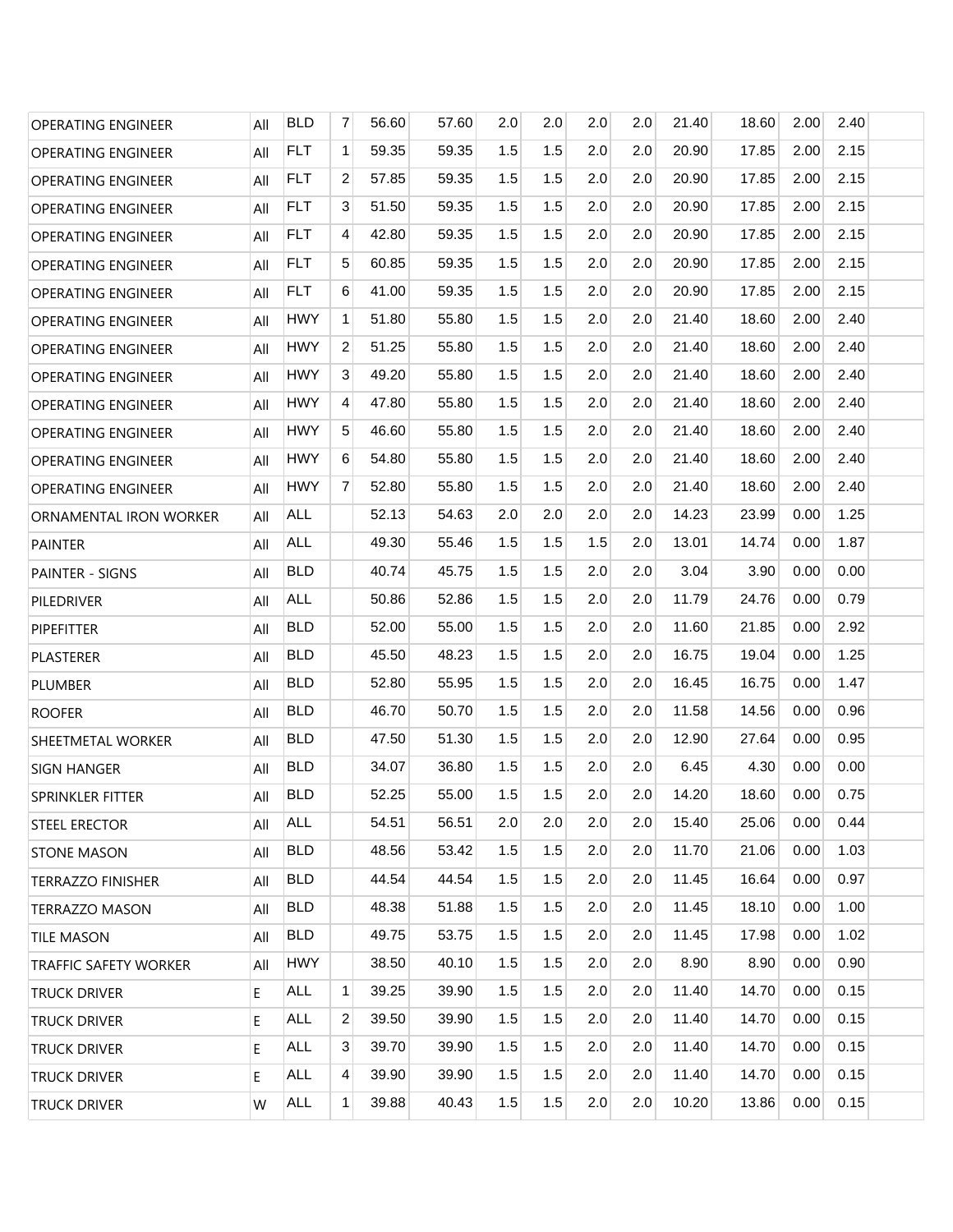| <b>TRUCK DRIVER</b> | W   | ™ALL       | $\overline{2}$ | 40.03 | 40.43 | 1.5              | 1.5              | 2.0 | 2.0              | 10.20 | 13.86 | 0.00 | 0.15 |  |
|---------------------|-----|------------|----------------|-------|-------|------------------|------------------|-----|------------------|-------|-------|------|------|--|
| <b>TRUCK DRIVER</b> | W   | ALL !      | $\mathbf{3}$   | 40.23 | 40.43 | 1.5 <sub>1</sub> | 1.5              | 2.0 | 2.0 <sub>1</sub> | 10.20 | 13.86 | 0.00 | 0.15 |  |
| <b>TRUCK DRIVER</b> | W   | <b>ALL</b> | 4              | 40.43 | 40.43 | 1.5              | 1.5              | 2.0 | 2.0              | 10.20 | 13.86 | 0.00 | 0.15 |  |
| <b>TUCKPOINTER</b>  | All | <b>BLD</b> |                | 48.25 | 49.25 | 1.5              | 1.5 <sub>1</sub> | 2.0 | 2.0 <sub>1</sub> | 8.79  | 20.47 | 0.00 | 1.01 |  |

## **Legend**

**Rg** Region

**Type** Trade Type - All,Highway,Building,Floating,Oil & Chip,Rivers

**C** Class

**Base** Base Wage Rate

**OT M-F** Unless otherwise noted, OT pay is required for any hour greater than 8 worked each day, Mon through Fri. The number listed is the multiple of the base wage.

**OT Sa** Overtime pay required for every hour worked on Saturdays

**OT Su** Overtime pay required for every hour worked on Sundays

**OT Hol** Overtime pay required for every hour worked on Holidays

**H/W** Health/Welfare benefit

**Vac** Vacation

**Trng** Training

**Other Ins** Employer hourly cost for any other type(s) of insurance provided for benefit of worker.

Explanations COOK COUNTY

The following list is considered as those days for which holiday rates of wages for work performed apply: New Years Day, Memorial Day, Fourth of July, Labor Day, Thanksgiving Day, Christmas Day and Veterans Day in some classifications/counties. Generally, any of these holidays which fall on a Sunday is celebrated on the following Monday. This then makes work performed on that Monday payable at the appropriate overtime rate for holiday pay. Common practice in a given local may alter certain days of celebration. If in doubt, please check with IDOL.

TRUCK DRIVERS (WEST) - That part of the county West of Barrington Road.

## EXPLANATION OF CLASSES

ASBESTOS - GENERAL - removal of asbestos material/mold and hazardous materials from any place in a building, including mechanical systems where those mechanical systems are to be removed. This includes the removal of asbestos materials/mold and hazardous materials from ductwork or pipes in a building when the building is to be demolished at the time or at some close future date. ASBESTOS - MECHANICAL - removal of asbestos material from mechanical systems, such as pipes, ducts, and boilers, where the mechanical systems are to remain.

## CERAMIC TILE FINISHER

The grouting, cleaning, and polishing of all classes of tile, whether for interior or exterior purposes, all burned, glazed or unglazed products; all composition materials, granite tiles, warning detectable tiles, cement tiles, epoxy composite materials, pavers, glass, mosaics, fiberglass, and all substitute materials, for tile made in tile-like units; all mixtures in tile like form of cement, metals, and other materials that are for and intended for use as a finished floor surface, stair treads, promenade roofs, walks, walls, ceilings, swimming pools, and all other places where tile is to form a finished interior or exterior. The mixing of all setting mortars including but not limited to thin-set mortars, epoxies, wall mud, and any other sand and cement mixtures or adhesives when used in the preparation, installation, repair, or maintenance of tile and/or similar materials. The handling and unloading of all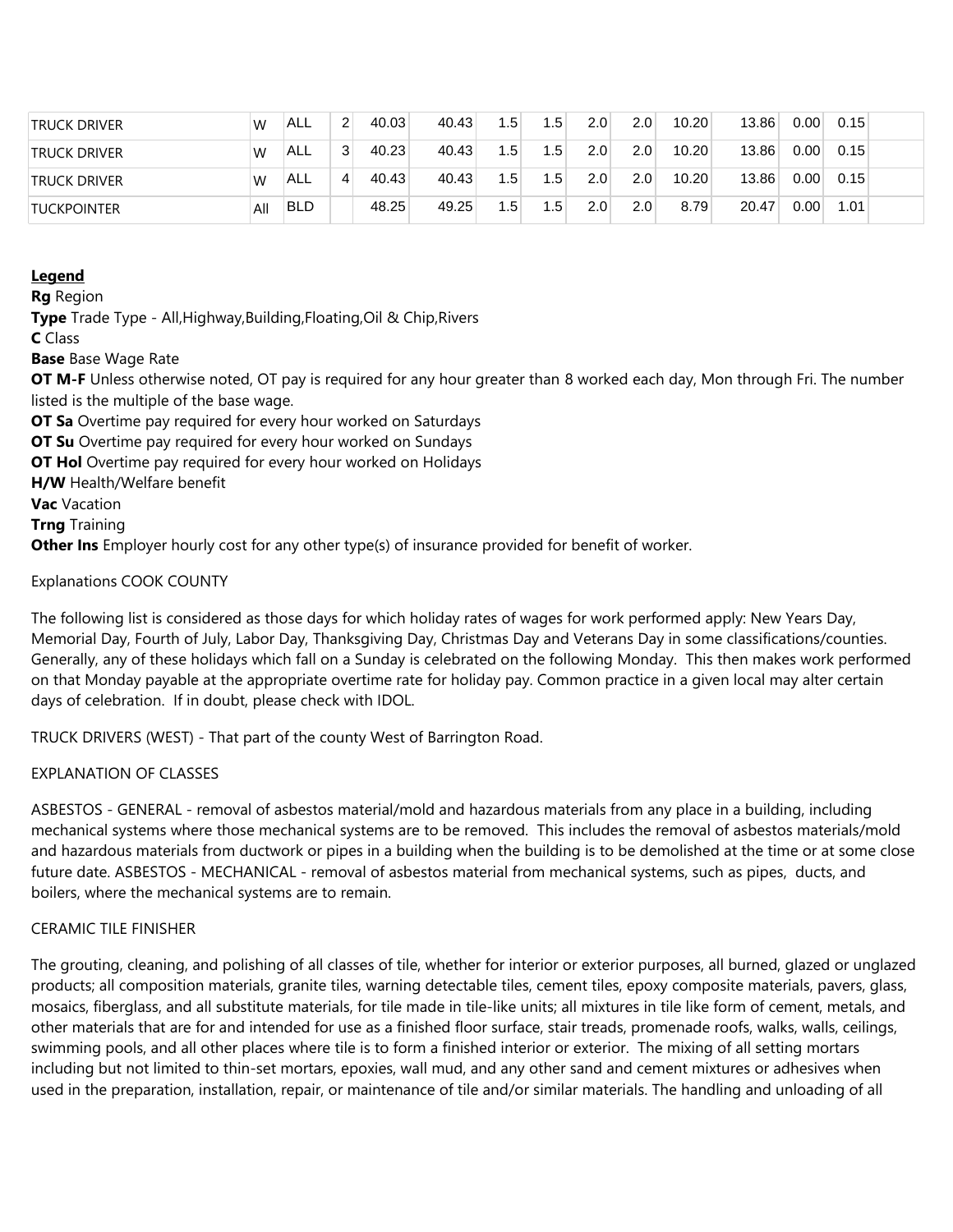sand, cement, lime, tile, fixtures, equipment, adhesives, or any other materials to be used in the preparation, installation, repair, or maintenance of tile and/or similar materials. Ceramic Tile Finishers shall fill all joints and voids regardless of method on all tile work, particularly and especially after installation of said tile work. Application of any and all protective coverings to all types of tile installations including, but not be limited to, all soap compounds, paper products, tapes, and all polyethylene coverings, plywood, masonite, cardboard, and any new type of products that may be used to protect tile installations, Blastrac equipment, and all floor scarifying equipment used in preparing floors to receive tile. The clean up and removal of all waste and materials. All demolition of existing tile floors and walls to be re-tiled.

## COMMUNICATIONS ELECTRICIAN

Installation, operation, inspection, maintenance, repair and service of radio, television, recording, voice sound vision production and reproduction, telephone and telephone interconnect, facsimile, data apparatus, coaxial, fibre optic and wireless equipment, appliances and systems used for the transmission and reception of signals of any nature, business, domestic, commercial, education, entertainment, and residential purposes, including but not limited to, communication and telephone, electronic and sound equipment, fibre optic and data communication systems, and the performance of any task directly related to such installation or service whether at new or existing sites, such tasks to include the placing of wire and cable and electrical power conduit or other raceway work within the equipment room and pulling wire and/or cable through conduit and the installation of any incidental conduit, such that the employees covered hereby can complete any job in full.

## MARBLE FINISHER

Loading and unloading trucks, distribution of all materials (all stone, sand, etc.), stocking of floors with material, performing all rigging for heavy work, the handling of all material that may be needed for the installation of such materials, building of scaffolding, polishing if needed, patching, waxing of material if damaged, pointing up, caulking, grouting and cleaning of marble, holding water on diamond or Carborundum blade or saw for setters cutting, use of tub saw or any other saw needed for preparation of material, drilling of holes for wires that anchor material set by setters, mixing up of molding plaster for installation of material, mixing up thin set for the installation of material, mixing up of sand to cement for the installation of material and such other work as may be required in helping a Marble Setter in the handling of all material in the erection or installation of interior marble, slate, travertine, art marble, serpentine, alberene stone, blue stone, granite and other stones (meaning as to stone any foreign or domestic materials as are specified and used in building interiors and exteriors and customarily known as stone in the trade), carrara, sanionyx, vitrolite and similar opaque glass and the laying of all marble tile, terrazzo tile, slate tile and precast tile, steps, risers treads, base, or any other materials that may be used as substitutes for any of the aforementioned materials and which are used on interior and exterior which are installed in a similar manner.

MATERIAL TESTER I: Hand coring and drilling for testing of materials; field inspection of uncured concrete and asphalt.

MATERIAL TESTER II: Field inspection of welds, structural steel, fireproofing, masonry, soil, facade, reinforcing steel, formwork, cured concrete, and concrete and asphalt batch plants; adjusting proportions of bituminous mixtures.

## OPERATING ENGINEER - BUILDING

Class 1. Asphalt Plant; Asphalt Spreader; Autograde; Backhoes with Caisson Attachment; Batch Plant; Benoto (requires Two Engineers); Boiler and Throttle Valve; Caisson Rigs; Central Redi-Mix Plant; Combination Back Hoe Front End-loader Machine; Compressor and Throttle Valve; Concrete Breaker (Truck Mounted); Concrete Conveyor; Concrete Conveyor (Truck Mounted); Concrete Paver Over 27E cu. ft; Concrete Paver 27E cu. ft. and Under: Concrete Placer; Concrete Placing Boom; Concrete Pump (Truck Mounted); Concrete Tower; Cranes, All; Cranes, Hammerhead; Cranes, (GCI and similar Type); Creter Crane; Spider Crane; Crusher, Stone, etc.; Derricks, All; Derricks, Traveling; Formless Curb and Gutter Machine; Grader, Elevating; Grouting Machines; Heavy Duty Self-Propelled Transporter or Prime Mover; Highlift Shovels or Front Endloader 2-1/4 yd. and over; Hoists, Elevators, outside type rack and pinion and similar machines; Hoists, One, Two and Three Drum; Hoists, Two Tugger One Floor; Hydraulic Backhoes; Hydraulic Boom Trucks; Hydro Vac (and similar equipment); Locomotives, All; Motor Patrol; Lubrication Technician;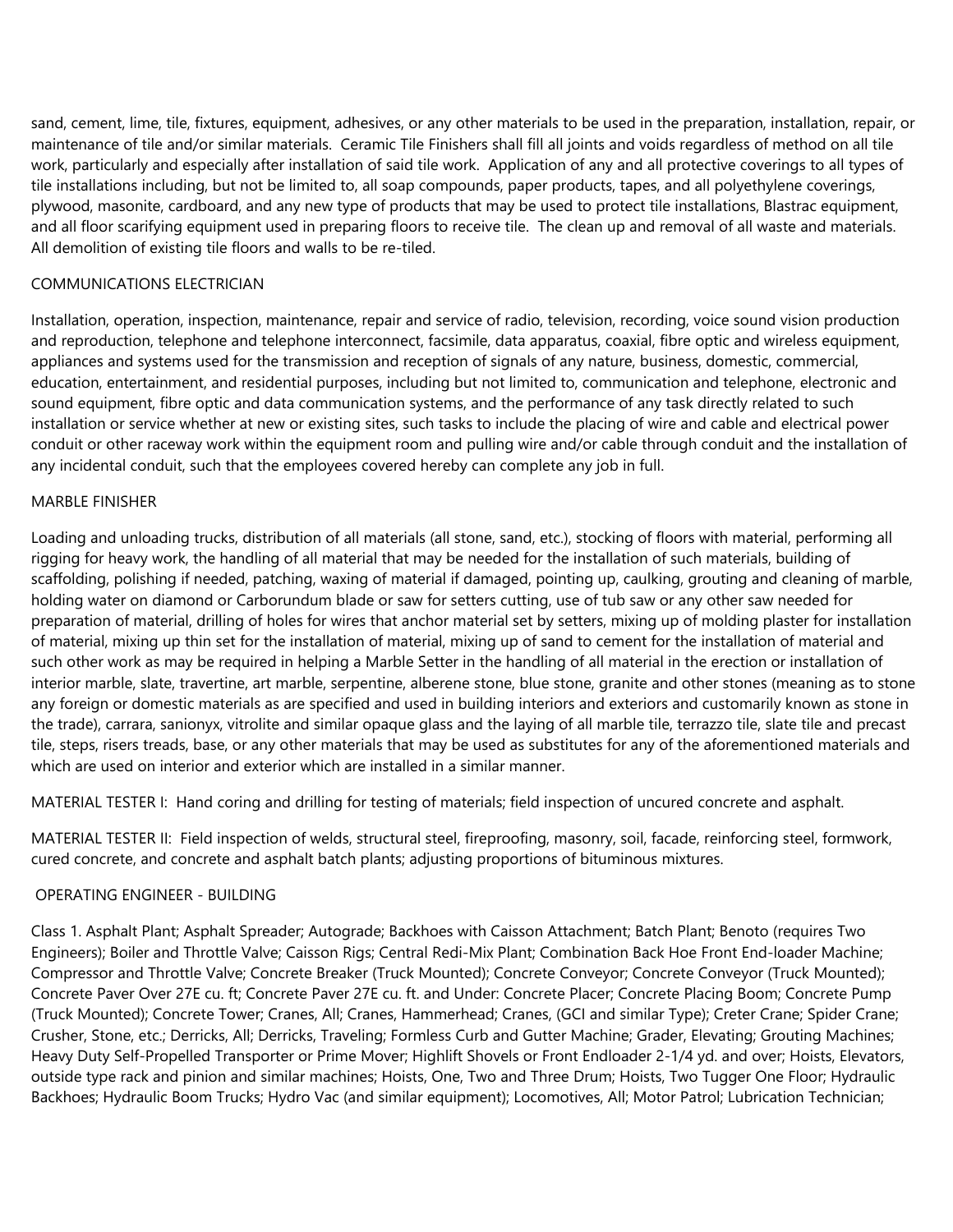Manipulators; Pile Drivers and Skid Rig; Post Hole Digger; Pre-Stress Machine; Pump Cretes Dual Ram; Pump Cretes: Squeeze Cretes-Screw Type Pumps; Gypsum Bulker and Pump; Raised and Blind Hole Drill; Roto Mill Grinder; Scoops - Tractor Drawn; Slip-Form Paver; Straddle Buggies; Operation of Tie Back Machine; Tournapull; Tractor with Boom and Side Boom; Trenching Machines.

Class 2. Boilers; Broom, All Power Propelled; Bulldozers; Concrete Mixer (Two Bag and Over); Conveyor, Portable; Forklift Trucks; Highlift Shovels or Front Endloaders under 2-1/4 yd.; Hoists, Automatic; Hoists, Inside Elevators; Hoists, Sewer Dragging Machine; Hoists, Tugger Single Drum; Laser Screed; Rock Drill (Self-Propelled); Rock Drill (Truck Mounted); Rollers, All; Steam Generators; Tractors, All; Tractor Drawn Vibratory Roller; Winch Trucks with "A" Frame.

Class 3. Air Compressor; Combination Small Equipment Operator; Generators; Heaters, Mechanical; Hoists, Inside Elevators (remodeling or renovation work); Hydraulic Power Units (Pile Driving, Extracting, and Drilling); Pumps, over 3" (1 to 3 not to exceed a total of 300 ft.); Low Boys; Pumps, Well Points; Welding Machines (2 through 5); Winches, 4 Small Electric Drill Winches.

Class 4. Bobcats and/or other Skid Steer Loaders; Oilers; and Brick Forklift.

Class 5. Assistant Craft Foreman.

Class 6. Gradall.

Class 7. Mechanics; Welders.

# OPERATING ENGINEERS - HIGHWAY CONSTRUCTION

Class 1. Asphalt Plant; Asphalt Heater and Planer Combination; Asphalt Heater Scarfire; Asphalt Spreader; Autograder/GOMACO or other similar type machines: ABG Paver; Backhoes with Caisson Attachment; Ballast Regulator; Belt Loader; Caisson Rigs; Car Dumper; Central Redi-Mix Plant; Combination Backhoe Front Endloader Machine, (1 cu. yd. Backhoe Bucket or over or with attachments); Concrete Breaker (Truck Mounted); Concrete Conveyor; Concrete Paver over 27E cu. ft.; Concrete Placer; Concrete Tube Float; Cranes, all attachments; Cranes, Tower Cranes of all types: Creter Crane: Spider Crane; Crusher, Stone, etc.; Derricks, All; Derrick Boats; Derricks, Traveling; Dredges; Elevators, Outside type Rack & Pinion and Similar Machines; Formless Curb and Gutter Machine; Grader, Elevating; Grader, Motor Grader, Motor Patrol, Auto Patrol, Form Grader, Pull Grader, Subgrader; Guard Rail Post Driver Truck Mounted; Hoists, One, Two and Three Drum; Heavy Duty Self-Propelled Transporter or Prime Mover; Hydraulic Backhoes; Backhoes with shear attachments up to 40' of boom reach; Lubrication Technician; Manipulators; Mucking Machine; Pile Drivers and Skid Rig; Pre-Stress Machine; Pump Cretes Dual Ram; Rock Drill - Crawler or Skid Rig; Rock Drill - Truck Mounted; Rock/Track Tamper; Roto Mill Grinder; Slip-Form Paver; Snow Melters; Soil Test Drill Rig (Truck Mounted); Straddle Buggies; Hydraulic Telescoping Form (Tunnel); Operation of Tieback Machine; Tractor Drawn Belt Loader; Tractor Drawn Belt Loader (with attached pusher - two engineers); Tractor with Boom; Tractaire with Attachments; Traffic Barrier Transfer Machine; Trenching; Truck Mounted Concrete Pump with Boom; Raised or Blind Hole Drills (Tunnel Shaft); Underground Boring and/or Mining Machines 5 ft. in diameter and over tunnel, etc; Underground Boring and/or Mining Machines under 5 ft. in diameter; Wheel Excavator; Widener (APSCO).

Class 2. Batch Plant; Bituminous Mixer; Boiler and Throttle Valve; Bulldozers; Car Loader Trailing Conveyors; Combination Backhoe Front Endloader Machine (Less than 1 cu. yd. Backhoe Bucket or over or with attachments); Compressor and Throttle Valve; Compressor, Common Receiver (3); Concrete Breaker or Hydro Hammer; Concrete Grinding Machine; Concrete Mixer or Paver 7S Series to and including 27 cu. ft.; Concrete Spreader; Concrete Curing Machine, Burlap Machine, Belting Machine and Sealing Machine; Concrete Wheel Saw; Conveyor Muck Cars (Haglund or Similar Type); Drills, All; Finishing Machine - Concrete; Highlift Shovels or Front Endloader; Hoist - Sewer Dragging Machine; Hydraulic Boom Trucks (All Attachments); Hydro-Blaster; Hydro Excavating (excluding hose work); Laser Screed; All Locomotives, Dinky; Off-Road Hauling Units (including articulating) Non Self-Loading Ejection Dump; Pump Cretes: Squeeze Cretes - Screw Type Pumps, Gypsum Bulker and Pump; Roller, Asphalt; Rotary Snow Plows; Rototiller, Seaman, etc., self-propelled; Self-Propelled Compactor; Spreader - Chip - Stone, etc.; Scraper - Single/Twin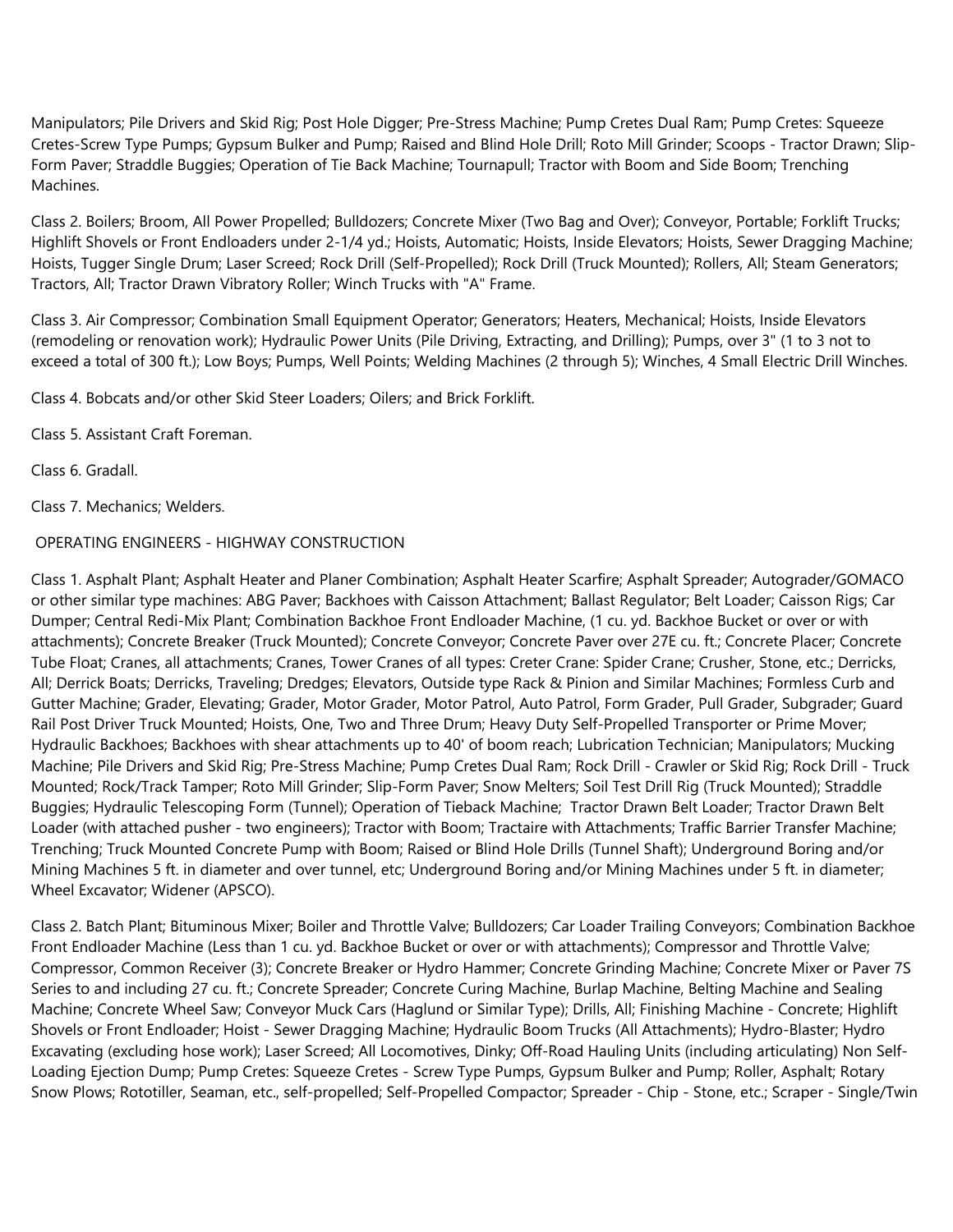Engine/Push and Pull; Scraper - Prime Mover in Tandem (Regardless of Size); Tractors pulling attachments, Sheeps Foot, Disc, Compactor, etc.; Tug Boats.

Class 3. Boilers; Brooms, All Power Propelled; Cement Supply Tender; Compressor, Common Receiver (2); Concrete Mixer (Two Bag and Over); Conveyor, Portable; Farm-Type Tractors Used for Mowing, Seeding, etc.; Forklift Trucks; Grouting Machine; Hoists, Automatic; Hoists, All Elevators; Hoists, Tugger Single Drum; Jeep Diggers; Low Boys; Pipe Jacking Machines; Post-Hole Digger; Power Saw, Concrete Power Driven; Pug Mills; Rollers, other than Asphalt; Seed and Straw Blower; Steam Generators; Stump Machine; Winch Trucks with "A" Frame; Work Boats; Tamper-Form-Motor Driven.

Class 4. Air Compressor; Combination - Small Equipment Operator; Directional Boring Machine; Generators; Heaters, Mechanical; Hydraulic Power Unit (Pile Driving, Extracting, or Drilling); Light Plants, All (1 through 5); Pumps, over 3" (1 to 3 not to exceed a total of 300 ft.); Pumps, Well Points; Vacuum Trucks (excluding hose work); Welding Machines (2 through 5); Winches, 4 Small Electric Drill Winches.

Class 5. SkidSteer Loader (all); Brick Forklifts; Oilers.

Class 6. Field Mechanics and Field Welders

Class 7. Dowell Machine with Air Compressor; Gradall and machines of like nature.

OPERATING ENGINEER - FLOATING

Class 1. Craft Foreman; Master Mechanic; Diver/Wet Tender; Engineer; Engineer (Hydraulic Dredge).

Class 2. Crane/Backhoe Operator; Boat Operator with towing endorsement; Mechanic/Welder; Assistant Engineer (Hydraulic Dredge); Leverman (Hydraulic Dredge); Diver Tender.

Class 3. Deck Equipment Operator, Machineryman, Maintenance of Crane (over 50 ton capacity) or Backhoe (115,000 lbs. or more); Tug/Launch Operator; Loader/Dozer and like equipment on Barge, Breakwater Wall, Slip/Dock, or Scow, Deck Machinery, etc.

Class 4. Deck Equipment Operator, Machineryman/Fireman (4 Equipment Units or More); Off Road Trucks; Deck Hand, Tug Engineer, Crane Maintenance (50 Ton Capacity and Under) or Backhoe Weighing (115,000 pounds or less); Assistant Tug Operator.

Class 5. Friction or Lattice Boom Cranes.

Class 6. ROV Pilot, ROV Tender

## TERRAZZO FINISHER

The handling of sand, cement, marble chips, and all other materials that may be used by the Mosaic Terrazzo Mechanic, and the mixing, grinding, grouting, cleaning and sealing of all Marble, Mosaic, and Terrazzo work, floors, base, stairs, and wainscoting by hand or machine, and in addition, assisting and aiding Marble, Masonic, and Terrazzo Mechanics.

## TRAFFIC SAFETY

Effective November 30, 2018, the description of the traffic safety worker trade in this County is as follows: Work associated with barricades, horses and drums used to reduce lane usage on highway work, the installation and removal of temporary, nontemporary or permanent lane, pavement or roadway markings, and the installation and removal of temporary road signs.

TRUCK DRIVER - BUILDING, HEAVY AND HIGHWAY CONSTRUCTION - EAST & WEST